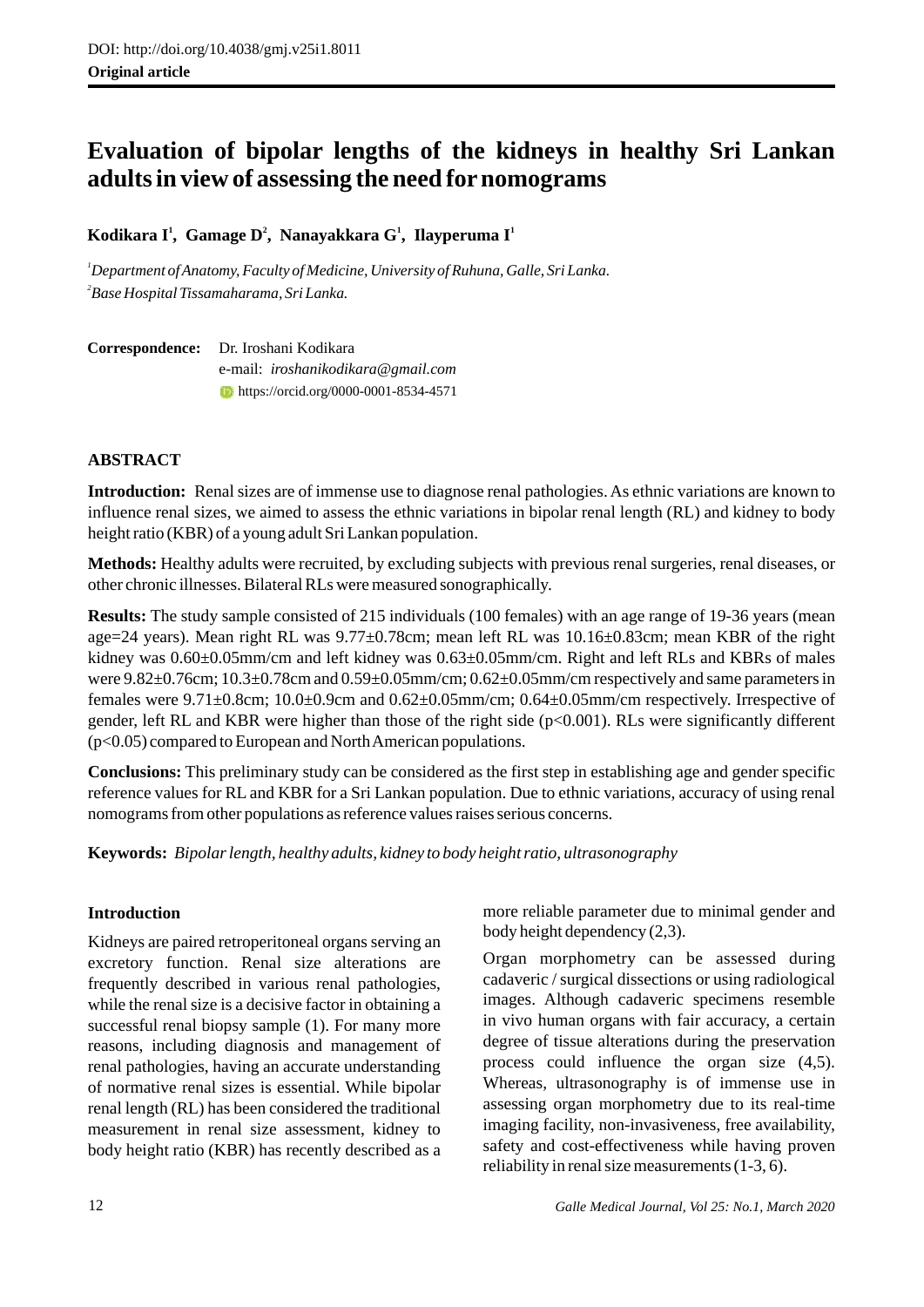Renal size is dependent on several factors such as age, gender, and height of the subject. Previously described ethnic variations in renal sizes are perhaps partially representative of variations in age, gender, or height of the subject (3,7,8). Since data regarding normal renal dimensions are scarce for the Sri Lankan population, normal reference values are obtained from Western populations. In Western countries, bipolar length below 9 cm is considered as the threshold to diagnose irreversible renal failure; however, this value appears to be within normal range for some Asian populations (8). Thus, the use of Western reference ranges may lead to a falsepositive diagnosis of renal diseases (8). Hence, it is exigent to have benchmark renal parameters for the Sri Lankan population. This need is further underscored by the possibility for diagnostic and therapeutic decisions to be influenced by falsepositive renal measurements. Therefore, in this study, we evaluated the normal RL and KBR of a selected healthy young adult Sri Lankan population to establish population-specific reference values and to describe geographical variations in such parameters.

# **Methods**

A retrospective, cross-sectional review of patients, presenting to a health care centre in the Southern Province of Sri Lanka for medical checkups from March 2015 to March 2017, identified as the  $(n=215)$ study subjects. Ethical approval for the study was obtained from the Ethical Review Committee of Kotealawala Defense University of Sri Lanka (RP/2018/13). Age and sex-matched male and female study subjects were within 18 - 40 years of age. The subjects were excluded from the study if they were found to have serum creatinine values >1.5 mg/dL (done within last three months), diagnosis of chronic illness, acute illness at the time of investigation, past history of renal calcular disease or renal surgeries, recurrent urinary tract infections, history of childhood renal diseases; renal cysts, asymptomatic renal calculi, unilateral kidney or other congenital morphological renal anomalies, or discrepancy of >1.5 cm between right and left bipolar lengths. The eligible subjects were identified by analysing the clinical history through review of the available medical records.

Subjects' date of birth was used to calculate the age, and the personal height was measured using a stadiometer, in standing erect position without footwear, according to the standard protocols.

Ultrasonographic renal evaluation was performed by an experienced radiologist using the 3.5 MHz curvilinear probe of the high-end ultrasound scanner GE Volusion scanner (Seongnam, Gyeonggi, Korea; released to the market in 2016). All of them were fully hydrated and had a full bladder at the time of the investigation. The subjects were lying on left lateral recombinant position for the right kidney examination and vice versa for the left kidney examination. All the measurements were obtained during full inspiration while taking precautions to avoid freezing an oblique image of the kidney. Maximum pole to pole length of each kidney was measured in the frozen image to the nearest 0.1 mm (Figure 1). Each measurement was repeated thrice, and the average was taken for calculations.



**Figure 1:** Ultrasound image of kidney showing bipolar renal length measurement (white dotted linebipolar length)

The kidney to body height ratio (KBR) was calculated for each kidney by the following: dividing the renal length in millimeters by the subject's body height expressed in centimeters (2).

#### *Statistical analysis*

Statistical analysis was performed using SPSS 20 IBM statistical software. Categorical variables were expressed as percentages, and continuous variables were expressed as means, standard deviations, ranges, percentiles and inter-quartile ranges.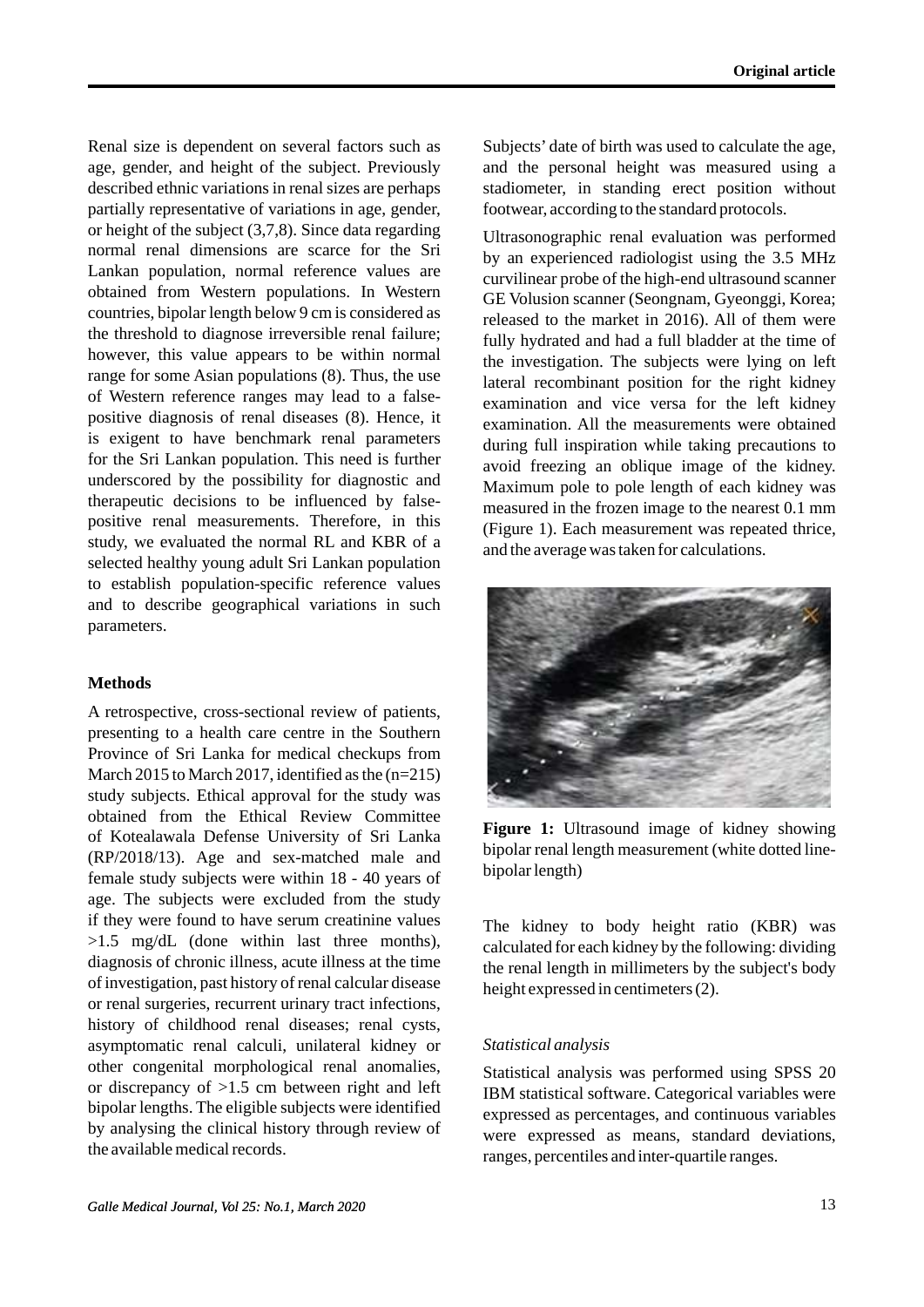The right and left renal lengths were compared using paired sample T-test, and gender variation of the measurements were compared using an independent sample T-test. P values less than 0.05 were considered as statistically significant.

## **Results**

Out of all studied subjects ( $n=215$ ), 46.5% ( $n=100$ ) were females and 53.4% (n=115) were males; no significant age difference was observed among male and female study populations (T=0.376; p>0.05). Mean age and height (2 SD) of the study population was 24 (4.3) years and 162.0 (8.15) cm, respectively. The baseline characteristics of the study sample and the renal measurements are tabulated (Table 1). The left kidney was longer than the right kidney  $(p<0.001)$  with a mean difference of 0.39 mm between right and left kidneys. Left KBR was higher than right KBR  $(p<0.001)$  with a mean difference of 0.03 mm/cm.

Basic demographic data and renal sizes of male and female study populations are tabulated (Table 2). Male subjects were taller than female subjects  $(T=11.914; p<0.001)$ . Similarly, the males had longer kidneys compared to females (p=0.01), while mean renal length difference of the right and the left kidney of male and female study population was 0.11 cm and 0.25 cm, respectively. By contrast, females had higher KBR values compared to males (p<0.001). Though a significant gender influence was shown on right KBR (T= 4.938;  $p<0.0001$ ) and left KBR (T= 3.107;  $p<0.002$ ), the gender influence was shown only on the left renal length (T=-2.56;  $p=0.011$ ; versus right renal length:  $T=1.04$ ; p=0.298).

| <b>Parameters</b> |                                         | <b>Right kidney</b> | <b>Left kidney</b> |
|-------------------|-----------------------------------------|---------------------|--------------------|
|                   |                                         | $(n=215)$           | $(n=215)$          |
| $RL$ (cm)         | Mean $(SD)$                             | 9.77(0.78)          | 10.16(0.83)        |
|                   | Range                                   | $8.1 - 12.34$       | $7.8 - 12.36$      |
|                   | Median                                  | 9.8                 | 10.2               |
|                   | Inter quartile range                    | $9.2 - 10.2$        | $9.6 - 10.7$       |
|                   | $10^{th}$ -90 <sup>th</sup> percentiles | $8.8 - 10.8$        | $9.0 - 11.4$       |
| $KBR$ (mm/cm)     | Mean $(SD)$                             | 0.60(0.05)          | $0.63(0.05)$ **    |
|                   | Range                                   | $0.47 - 0.75$       | $0.46 - 0.78$      |
|                   | Median                                  | 0.60                | 0.63               |
|                   | Inter quartile range                    | $0.57 - 0.63$       | $0.59 - 0.66$      |
|                   | $10^{th}$ -90 <sup>th</sup> percentiles | $0.54 - 0.67$       | $0.56 - 0.70$      |

**Table 1:** Baseline characteristics and renal measurements of the study sample

RL- renal length; KBR- kidney to body height ratio; \*\* p<0.001

**Table 2:** Baseline characteristics & renal measurements of male and female study populations

|                     | <b>Male</b> $(n=115)$         | <b>Female</b> $(n=100)$       |
|---------------------|-------------------------------|-------------------------------|
| Age (years)         | 24<br>(4.5)                   | (4.06)<br>24                  |
| Height (cm)         | 166.79(6.3)                   | 156.49(6.3)                   |
| $R/K$ length $(cm)$ | 9.82 $(0.76)^*$               | 9.71 $(0.8)^*$                |
| $L/K$ length $(cm)$ | $10.30~(0.78)^*$              | $10.0 \quad (0.9)^*$          |
| $R/K$ KBR (mm/cm)   | $0.59 (0.05)$ **              | $0.62$ $(0.05)$ <sup>**</sup> |
| $L/K$ KBR (mm/cm)   | $0.62$ $(0.05)$ <sup>**</sup> | $0.64$ $(0.05)$ <sup>**</sup> |

R/K- right kidney, L/K- left kidney, KBR- kidney to body height ratio; results are expressed as mean (SD); \* p<0.05; \*\* p<0.001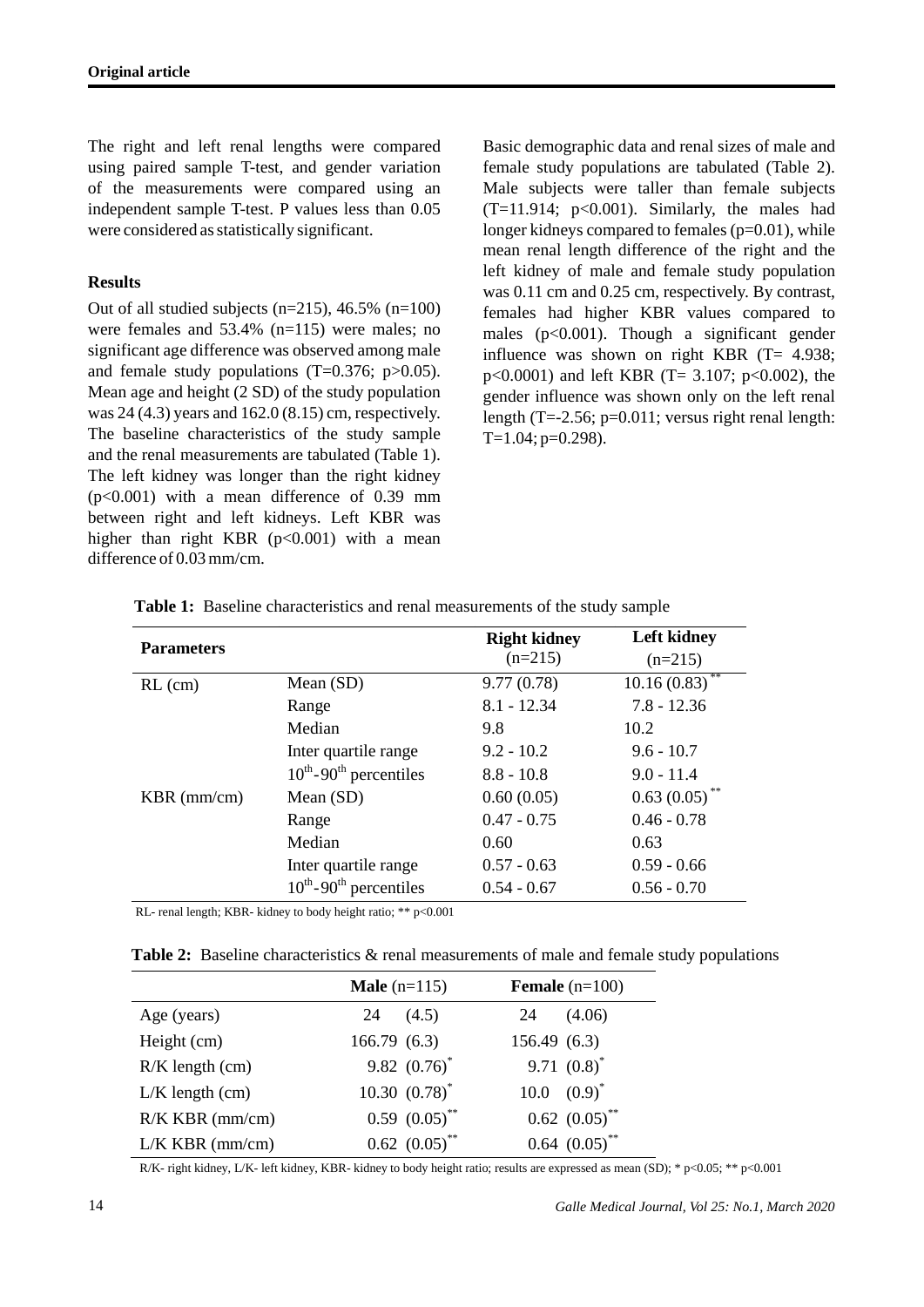## **Discussion**

While renal sizes are a surrogate indicator of renal function, they often are the cornerstones of diagnosing and monitoring renal pathologies. Among numerous non-invasive technologies that assess renal sizes, ultrasonography is widely used due to its free availability and cost effectiveness. Whilst the renal length (RL) or the bipolar length has been the most frequently measured parameter, there has been increasing interest in measuring kidney to body height ratio (KBR) for renal size assessment (2). Here we report normal values for both RL and KBR for young adult Sri Lankan population; both RL and KBR of the left side were found to be higher than those of the right side. We also report a gender variation in both RL and KBR with males having longer kidneys whilst the opposite was true for KBR.

In comparison to the RL that were reported for a Sri Lankan farming population from North Central Province, this study reports slightly longer right and left kidneys for both genders. However, the RL difference between two populations was not statistically significant  $(T=1.73; p=0.11;$  Figure 2) (9).

Reasons for this discrepancy in RL among Sri Lankan populations could be multi-factorial. First, Nadeeshani, *et al*. recruited subjects with a wide age range  $\left( \langle 40 \rangle$  years to  $\langle 60 \rangle$  years). Perhaps their mean RL would have been influenced by the age-dependent gradual decrease in renal mass, which is particularly obvious in the subjects older than 60 years (3,8). Secondly, the farmers from North Central Province might be suffering from subclinical chronic kidney disease of which the renal size reduction could be considered as an early feature (10).

The mean renal lengths of the studied Sri Lankan population were compared with renal lengths of other populations using independent sample T-test. Renal lengths of the Sri Lankans were compatible with those reported for Indian  $(T=1.53; p=0.13)$  and Malaysian (T=0.41; p=0.36) populations  $(7,8)$ . By contrast, it was significantly smaller than Kuwaiti  $(T=3.73; p=0.03)$ , Mexican  $(T=2.58; p=0.06)$ , Croatian (T=0.539; p=0.014) and Iranian (T=4.72; p=0.02) populations (3,11-,13) (Fig. 2).



(RKL- right kidney length; LKL- left kidney length; RL/M- renal length in males; RL/F- renal length in females; SL?- current study; SL- Sri Lanka; N. Amer.- North America; \*p<0.05); (1-3,7-9,11-15)

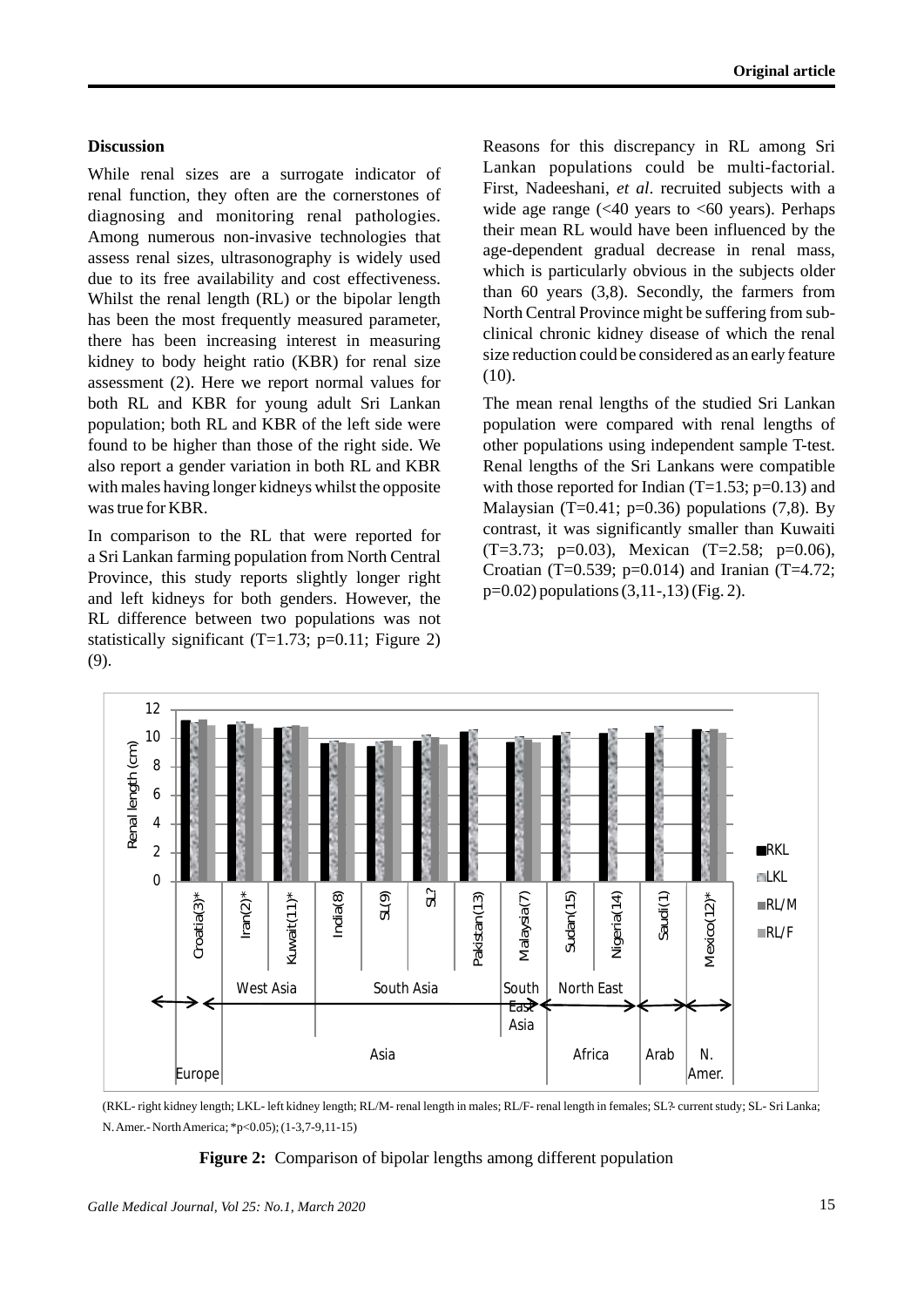Except for Sudanese population, our cohort had significantly smaller kidneys compared to Pakistani (T=2.98; p=0.05), Saudi (T=1.95; p=0.09), Nigerian  $(T=1.97; p=0.09)$  and Sudanese  $(T=1.28; p=0.16)$ populations (1, 13 - 15). Collectively a clear national variation in the renal lengths is demonstrated. Moreover, perhaps a geographical influence is contributing to the observed ethnic variation in renal lengths in the following way: renal lengths of populations from Europe, Western Asia, and North America were significantly longer than those from South-Asian populations, whilst renal lengths of populations from Africa and the Middle-East were not significantly different from those reported for South-Asian and South-East-Asian populations (Figure 2) (1,3,7,8,11,12,15). Since the renal sizes of the Pakistani population has shown a minor deviation from the rest of South-Asian populations, factors such as genetic influence and nutritional pattern on the body composition might also influence on renal sizes (13).

Therefore, ethnic as well geographical influences on renal length need to be considered carefully; hence considering normative parameters from remote geographical regions as the reference values need to be reconsidered. Further, having an insight into renal sizes of different ethnicities would help develop medical technologies such as and angiogram catheters.

Though the difference was not significant, the KBR values of the Croatian  $(T=1.99; p=0.09)$  and Iranian (T=2.59;  $p=0.02$ ) populations were found to be higher than the Sri Lankan values (Figure 3) (2,3). Taking into account that these populations have demonstrated a significant ethnic variation in renal length; KBR would likely serve as a better parameter due to minimum ethnic influence. However, considering the scarcity of KBR values specific to different populations, evidence is still insufficient to postulate conclusions on applications of KBR.



(RKBR- right kidney to body height ratio; LKBR- left kidney to body height ratio; KBR- kidney to body height ratio; SL?- current study) (3,2)

**Figure 3:** Comparison of KBR among different populations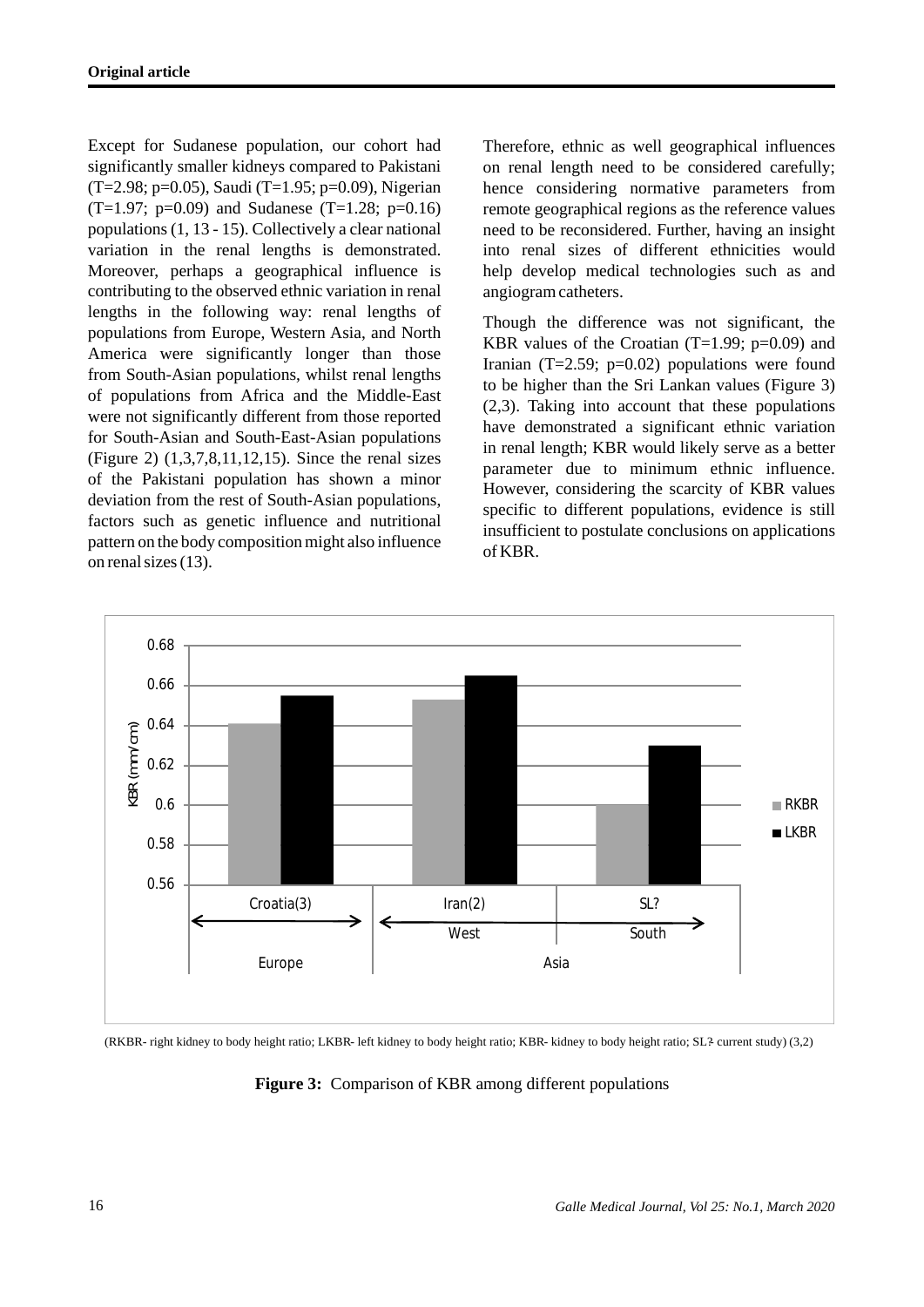Though the left kidney is reported to be significantly longer than the right kidney  $(1,7,8,11,15,16)$ , few studies have reported a reciprocal finding (3,12). This study is in agreement with several other studies that reported a significant KBR difference between right and left kidneys (2,3). Similarly, the left kidney reported to have a higher volume than the right kidney. It is known that the renal volume is influenced by the tissue mass in the kidney (16). Thus, there appears to be a discrepancy in renal tissue mass and the number of nephrons in either side.

The current study has shown a significant gender difference only for the left RL, while some other studies have reported a gender difference for both kidneys (2,3). Similarly, we have shown a significant gender difference for bilateral KBRs, contradicting the findings of several other studies those have reported lack of gender variability in KBR (2,3). Whether such difference in RL and KBR among populations has arisen due to ethnic influences or merely due to statistical artefacts needs to be considered in large population based studies.

A strength of this study is that bipolar lengths were assessed by a single experienced radiologist, thus inter-observer variability has been eliminated. Further, since the low inter and intra-observer variability in sonographic assessment of renal lengths has been demonstrated in multiple studies, the use of ultrasonography is fully justified to assess renal lengths (17). This study is limited by a relatively small sample size of a single geographical region, and it should be considered before generalization of study findings to the larger Sri Lankan population. Assessment of other linear or volumetric renal parameters along with RL and KBR would further improve the applications of nomograms. This study highlights the need for a renal size nomograms, specific for ethnic groups or geographical regions, which should be established with multi-centre studies, recruiting larger numbers of healthy adult subjects, representing different age groups, ethnicities, and geographical regions.

In conclusion, this preliminary study has provided normal renal lengths and kidney to body height ratios for a Sri Lankan young adult population, whilst underscoring the significance of developing renal nomograms for Sri Lankan population at larger. Further, considering the given gender and side differences in renal measurements, it is advisable to have gender as well as side specific renal nomograms.

This study should be considered as an initial step in developing such ultrasonic renal nomaograms for the Sri Lankan population.

## **References**

- 1. Hammad LF. A sonographic study of kidney dimensions in Saudi's University Students. *Pakistan J Med Sci,* 2012; **28**: 395-399.
- 2. Hekmatnia A, Yaraghi M. Sonographic measurement of absolute and relative renal length in healthy Isfahani adults. *J Res Med Sci*, 2004; **2**: 1-4.
- 3. Mileti D, Fu kar Ž, Šusti A, et al. Sonographic measurement of absolute and relative renal length in adults. *J. Clin. Ultrasound,* 1998; **26**: 185-189.
- 4. Balta JY, Cronin M, Cryan JF, *et al.* The utility of cadaverbased approaches for the teaching of human anatomy: A survey of British and Irish anatomy teachers. *Anat Sci Educ,* 2017; **10**: 137-143.
- 5. Fraser KW. Effect of storage in formalin on organ weights of rabbits*. N. Z. J. Zool,* 1985; **12**: 169-174.
- 6. Emamian SA, Nielsen MB, Pedersen JF. Intra observer and inter observer variations in sonographic measurements of kidney size in adult volunteers. A comparison of linear measurements and volumetric estimates. *Acta Radiol,* 1995; **36**: 399-401.
- 7. Arooj A, Lam J, Wui YJ, *et al.* Comparison of renal size among different ethnicities. *Int J Biol Biomed Eng,* 2011; **5**: 221-229.
- 8. Muthusami P, Ananthakrishnan R, Santosh P. Need for a nomogram of renal sizes in the Indian population–findings from a single centre sonographic study. *IJMR*, 2014; **139**: 686-693.
- 9. Nadeeshani S, Dassanayake R, Kodithuwakku U. Ultrasonic Assessment of Kidney Length in a Sri Lankan Farming Population. *Anuradhapura Med J,* 2015; **9** (Supp 2): S07. Abstract.
- 10. Gunathilake SK, Samaratunga SS, Rubasinghe RT. Chronic kidney disease (CKD) in Sri Lanka – current research evidence justification: A review. *Sabaragamuwa Univ J, 2015*: **13**: 31-33.